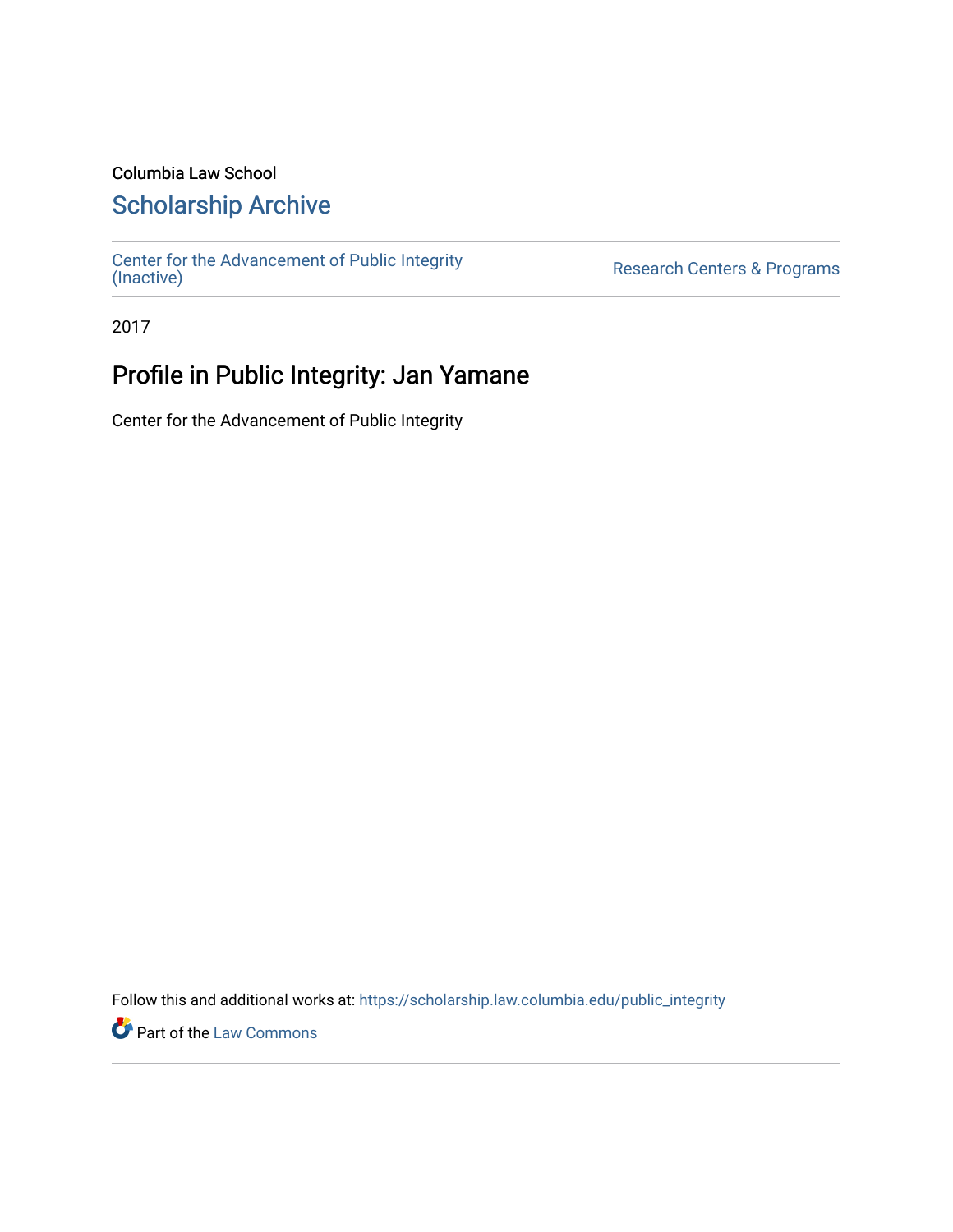# **Profile in Public Integrity:**

## **Jan Yamane Executive Director and Legal Counsel, Honolulu Ethics Commission**



*Jan Yamane is the Executive Director and Legal Counsel of the [Honolulu Ethics Commission,](https://www.honolulu.gov/ethics.html) a position she has held since August 2016. Before joining the Ethics Commission, Yamane worked for over ten years in the Office of the Hawaiʻi State Auditor, most notably as acting Hawaiʻi State Auditor from 2012-2016. Yamane holds a Juris Doctorate from the University of Hawaiʻi at Mānoa and a master's degree from Harvard University.*

#### **Both in your current position with the Honolulu Ethics Commission and as Hawaiʻi State Auditor, you've been tasked with overseeing the conduct of government officials. How did you become interested in issues of public integrity, and why did you decide to devote your career to integrity enforcement?**

I was attracted to public integrity work because I wanted to make a difference—to make things better for my community. I was born and raised in Honolulu, Hawaiʻi, and have lived here most of my life. Honolulu is my home, and community and family are very important to me. I have always felt a responsibility to my community. In Hawaiian, this is *kuleana*—a reciprocal relationship between the person who is responsible, and the thing for which they are responsible.

#### **Prior to your current position in the Honolulu Ethics Office, you served for several years as the acting Hawaiʻi State Auditor. How did your experience in the Auditor's Office shape your understanding of anticorruption issues? In what ways do the two offices differ?**

The two offices are different, yet similar. In general, auditor's offices conduct post-audits of a state's transactions, programs, and performance of all departments. Audits look *back*–through the rear-view mirror—and identify ways to improve based on past performance.

Similarly, ethics investigations look through the rear-view mirror to review past conduct and practice, and determine whether established standards of conduct were met. On the other hand, ethics education, advice, and outreach look *forward*—through the windshield—and, if done correctly and timely, can anticipate and guide future behavior. The opportunity for ethics offices to affect prospective conduct is exciting work.

#### **What are the most serious challenges you have faced since joining the Honolulu Ethics Office? In dealing with these challenges, what insights have you gained that could benefit other municipal ethics bodies?**

Funding and resources are in short supply, so planning for the future is paramount. For municipal bodies with ethics boards and commissions, harness your members to lead your program into the future. Fortunately, Honolulu's Ethics Commission has taken a hands-on leadership approach. The commission's seven members are retired judges and mediators, a former state attorney general, marketing executive, and federal official, who collectively bring a wide range of experiences, strengths, and talents to the table. The commission has undertaken strategic planning, a draft of which is currently under review. The draft plan took almost a year to develop and provides a road map and dashboard for the next ten years.